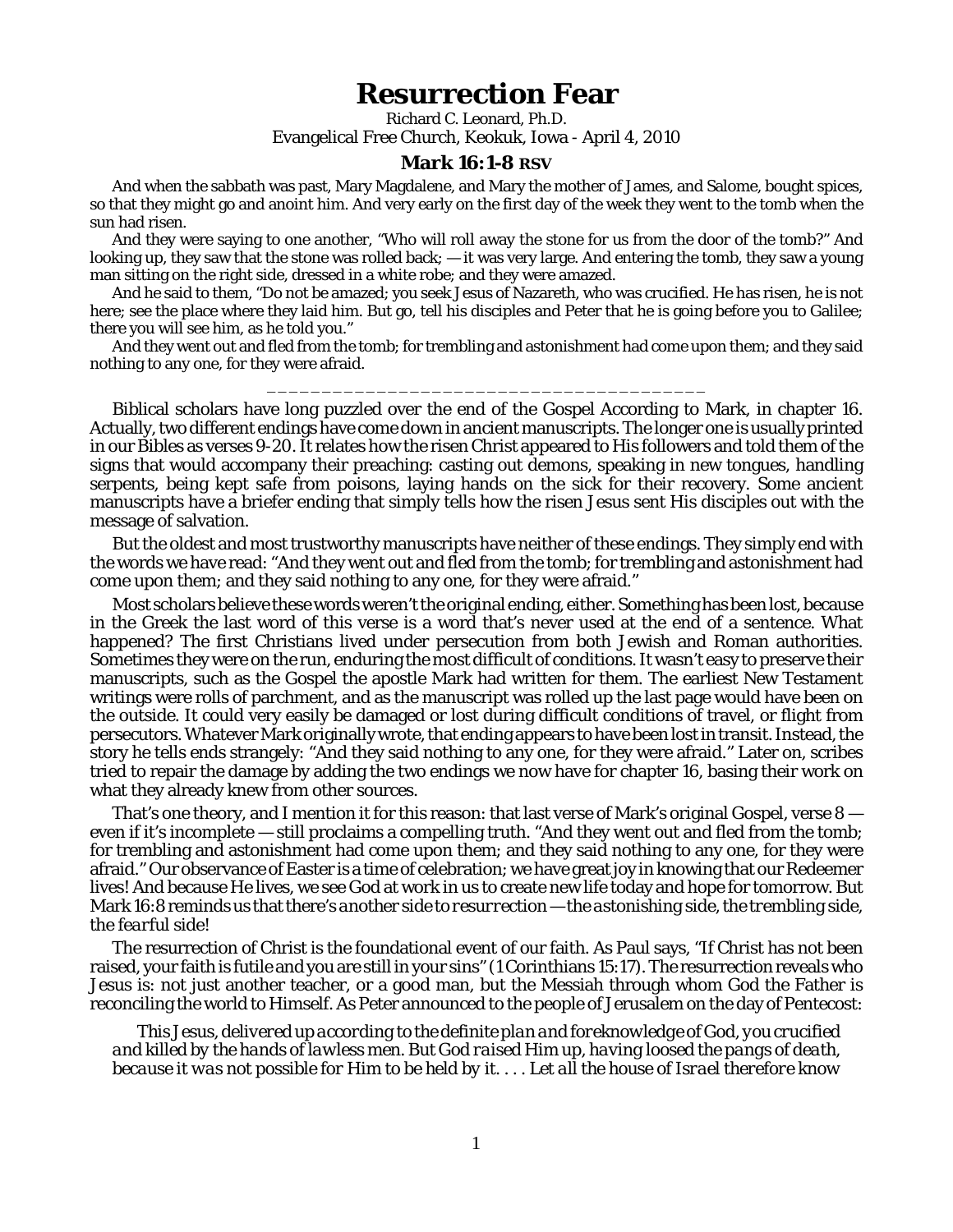## *assuredly that God has made Him both Lord and Christ, this Jesus whom you crucified* (Acts 2:23,24,36).

The resurrection *vindicates* Jesus; it shows without a doubt that He *is* the Son of God, the Lord, the Christ. So the resurrection is basic to our faith. But perhaps, for that very reason, it has lost its grip on us. The impact of astounding events can fade over time. After September 11, 2001 our nation was aroused to patriotic fervor; flags were everywhere, the nation was united in dealing with the horror of the attack and trying to strike back at those who were responsible for it. But now, nine years later, we seem to have largely settled back into a September 10 mentality. It's much the same with the resurrection of Christ. We're so used to preaching it, and singing it, and teaching it, and discussing it, that maybe we've *lost our sense of astonishment* about the resurrection. We find comfort in it, but we don't *tremble* over it as did those women who were the first to learn of it — going to the tomb early that morning to anoint the body of Jesus, slipping out before dawn lest hostile eyes should see these dispirited followers of the would-be Messiah and report their strange doings to the authorities.

"Who will roll away the stone for us?" they ask one another, knowing that the massive monolith covering the entrance to the sepulcher is too heavy for them to shove it back in its track. And then — the open doorway, the young messenger in dazzling white, and the words: "You seek Jesus of Nazareth, who was crucified. He has risen, He is not here!" In amazement and trepidation they flee from the tomb, hardly remembering the message they've been told to carry to the disciples — to go to meet the risen Jesus in Galilee! "And they said nothing to any one, *for they were afraid.*"

"They said nothing . . ." So often our response to the news of God's tremendous action on our behalf is to *talk* — to fill the air with sound, whether speaking or music or even applause. Is there not a place for reverent *silence* when the Word of God confronts us? Scripture says, "The LORD is in His holy temple; let all the earth keep silence before Him" (Habakkuk 2:20). In the drama of the Revelation, when the Lamb opens the awesome seventh seal "there was silence in heaven for about half an hour" (Revelation 8:1). Why do we make so much *noise* in God's presence? Is it to shield ourselves from His touch, or to cover up our lack of understanding? As Ecclesiastes says, "there is . . . a time to keep silence, and a time to speak" (Ecclesiastes 3:7). But often we fail to heed the admonition of the Lord's brother James, who said, "Let every man be quick to hear, [and] slow to speak" (James 1:19).

"And they said nothing to any one, for they were afraid." Dare we be *casual* about the resurrection unimpressed and unmoved, or even flippant or verbose — when by the glory of the Creator a Man who had endured the shame of death on the cross has been raised from the dead, and so declared to be the Son of God? Can we say, "Ho hum, another Easter's come and gone, and life goes on as before"? In the presence of this mystery that defies our understanding — because it runs counter to what we think we know about how the space-time universe works — shall we not *fear* to hear the story told once again? Shall we not be astonished that God should so reveal Himself, breaking in upon the human scene to upset our preconceptions about success and failure, about life and death?

Our cultural values pressure us to overcome obstacles, to strive for power, to dominate other people in order to gain our own ends. Yet here is a Man who laid down His life for others, who gave Himself over to humiliation, who died in the agony of *rejection and failure*: "My God, my God, why have You forsaken me?" Yet it was *that* Man, who *suffered and died*, whom God vindicated by raising Him to His right hand. It was *that* Man on the cross — not the brutal Roman executioner, nor the crafty high-priestly conspirator — for whom it was impossible that death should hold Him. If Jesus were the kind of Messiah who commanded the allegiance of huge crowds and resisted His enemies by an exercise of overwhelming power, we should not be surprised that He rose from the dead; in fact, we might suppose He only faked his death in order to trick His opponents. But that a Messiah who was executed in abject disgrace should be raised from the dead — that strikes fear in our hearts, because that's not the way things are supposed to happen.

Confronted, then, with such a reversal of our ideas of how to "succeed" in life, shall we not *fear* what the resurrection of Christ reveals to us? Shall we not reexamine all our efforts to gain power and status? Can we afford to be careless about following His way of suffering — of *bearing up under* the difficulties of our existence? For that's what *suffering* means; it's not pain, nor sorrow, but *identifying with Jesus* in his death as He bore up under the rejection of the world. As Paul puts it, "we share abundantly in Christ's sufferings" (2 Corinthians 1:5). The law of Christ, he reminds us, is to "bear one another's burdens"